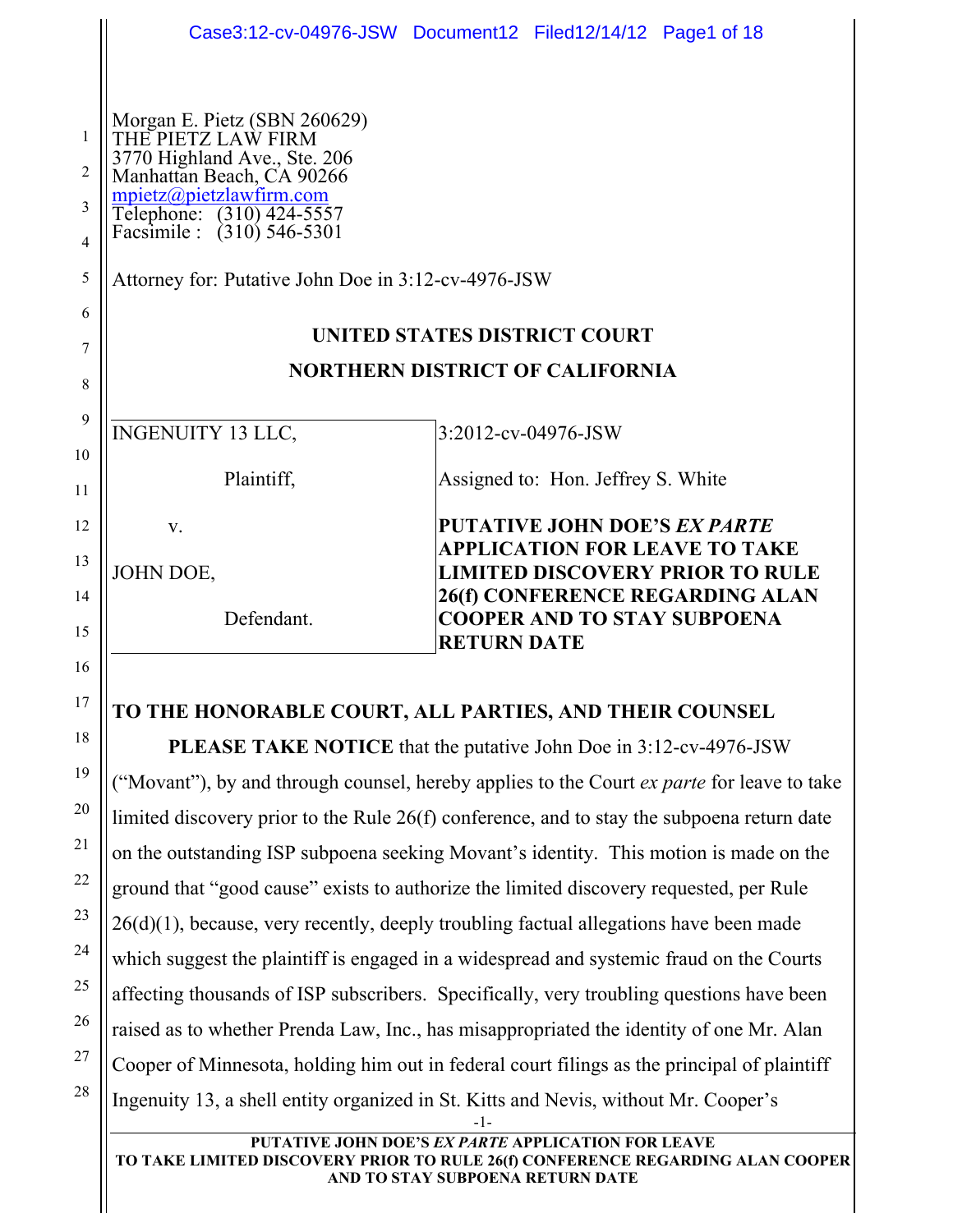knowledge or consent. For weeks, undersigned counsel, and others, have sought answers from Prenda Law, Inc. and its clients AF Holdings, LLC and Ingenuity 13, LLC, to try and put these concerns to rest. None of the answers proffered to date have been at all reassuring; to the extent Prenda has engaged on the issue at all, the only answers provided have been evasive to a degree that is almost comical.

**(a) A Very Limited Amount of Early Written Discovery is Appropriate in Light of Certain Facts Averred by One Alan Cooper of Minnesota, which Suggest Possible Systemic Fraud, Perjury, Identity Theft, and Lack of Standing**

Until there is some kind of reasonable explanation from the Plaintiff showing that this case is *not* actually part of a widespread, systemic fraud, the subpoena return date in this case (and in all related cases)<sup>1</sup> should be stayed, so the Court plays no part in furthering what has been described by some federal Judges as an "essentially an extortion scheme". *Malibu Media v. John Does 1-10*, C.D. Cal. Case No. 12-cv-3623-ODW-PJW, Dkt. No. 7, 6/27/12; *see also* Fed. R. Civ. Proc. 1 (requiring that the federal rules "should be construed and administered to secure the *just*, speedy and inexpensive determination of every action and proceeding.")

If Prenda Law would simply identify the "Alan Cooper" who it claims is the true principal of Ingenuity 13, LLC and AF Holdings, LLC, or *even confirm that such a person actually exists* (notwithstanding the allegations of Alan Cooper of Minnesota), this *ex parte* application would not be necessary. Essentially, whether or not there is another Alan Cooper is the million-dollar question. However, Prenda Law has explicitly stated that it will not address any of the troubling factual circumstances raised by Mr. Cooper, or answer any questions on this topic, unless it is compelled to do so.

Accordingly, Movant respectfully requests leave of Court to propound the following limited written discovery, prior to a Rule 26(f) conference:

Cal. Case No. 4:2012-cv-02049-PJH, ECF No. 40.<br>-2- $\frac{1}{1}$  On December 13, 2012, Movant here filed "John Doe's Administrative Motion to Relate Cases" in the low-numbered Prenda Law case in this district: *AF Holdings, LLC v. John Doe*, *et al.*, N.D.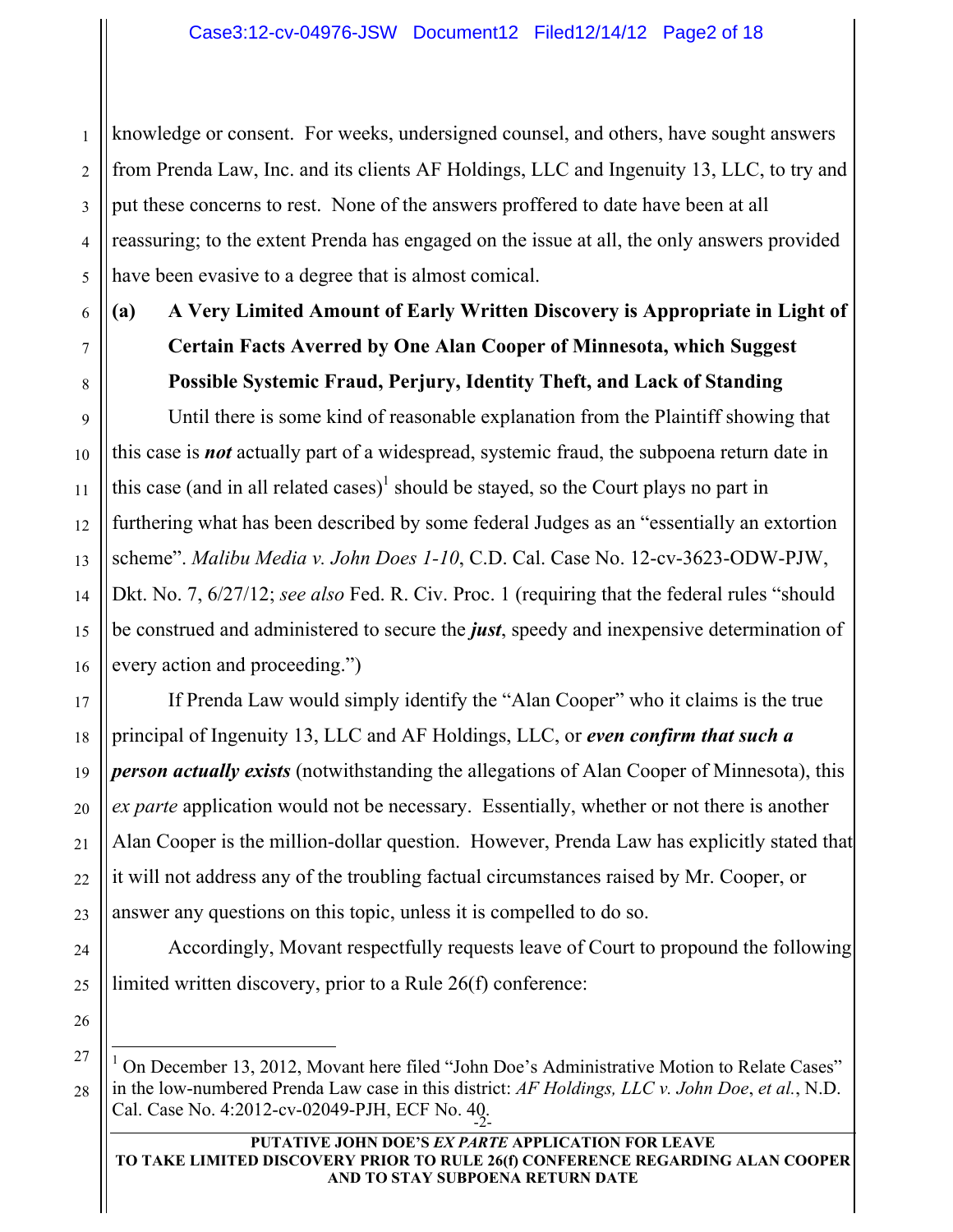#### **(b) Proposed Special Interrogatories**

First Special Interrogatory: Other than the Alan Cooper of Minnesota who is represented by attorney Paul Godfread, is there another Alan Cooper who is currently the principal<sup>2</sup> of Ingenuity 13, LLC—yes or no?

Second Special Interrogatory: If the answer to the first interrogatory is yes, state all contact information for this Alan Cooper, including current home address, business address, and telephone number.

Third Special Interrogatory: Other than the Alan Cooper of Minnesota who is represented by attorney Paul Godfread, was there ever another Alan Cooper who was, in the past, the principal of Ingenuity 13, LLC—yes or no?

Fourth Special Interrogatory: If the answer to the third interrogatory is yes, state all contact information for this Alan Cooper, including all known home addresses, business addresses, and telephone numbers.

Fifth Special Interrogatory: Other than the Alan Cooper of Minnesota who is represented by attorney Paul Godfread, is there another Alan Cooper who is currently the principal of AF Holdings, LLC—yes or no?

Sixth Special Interrogatory: If the answer to the fifth interrogatory is yes, state all contact information for this Alan Cooper, including current home address, business address, and telephone number.

Seventh Special Interrogatory: Other than the Alan Cooper of Minnesota who is represented by attorney Paul Godfread, was there ever another Alan Cooper who was, in the past, the principal of AF Holdings, LLC—yes or no?

Eighth Special Interrogatory: If the answer to the seventh interrogatory is yes, state all contact information for this Alan Cooper, including all known home addresses, business addresses, and telephone numbers.

Ninth Special Interrogatory: If the answer to the third interrogatory is yes, state each position this Alan Cooper held at Ingenuity 13, LLC and the date such position was held.

"principal" will be defined broadly to mean officer, director, manager, member, etc.  $\frac{1}{2}$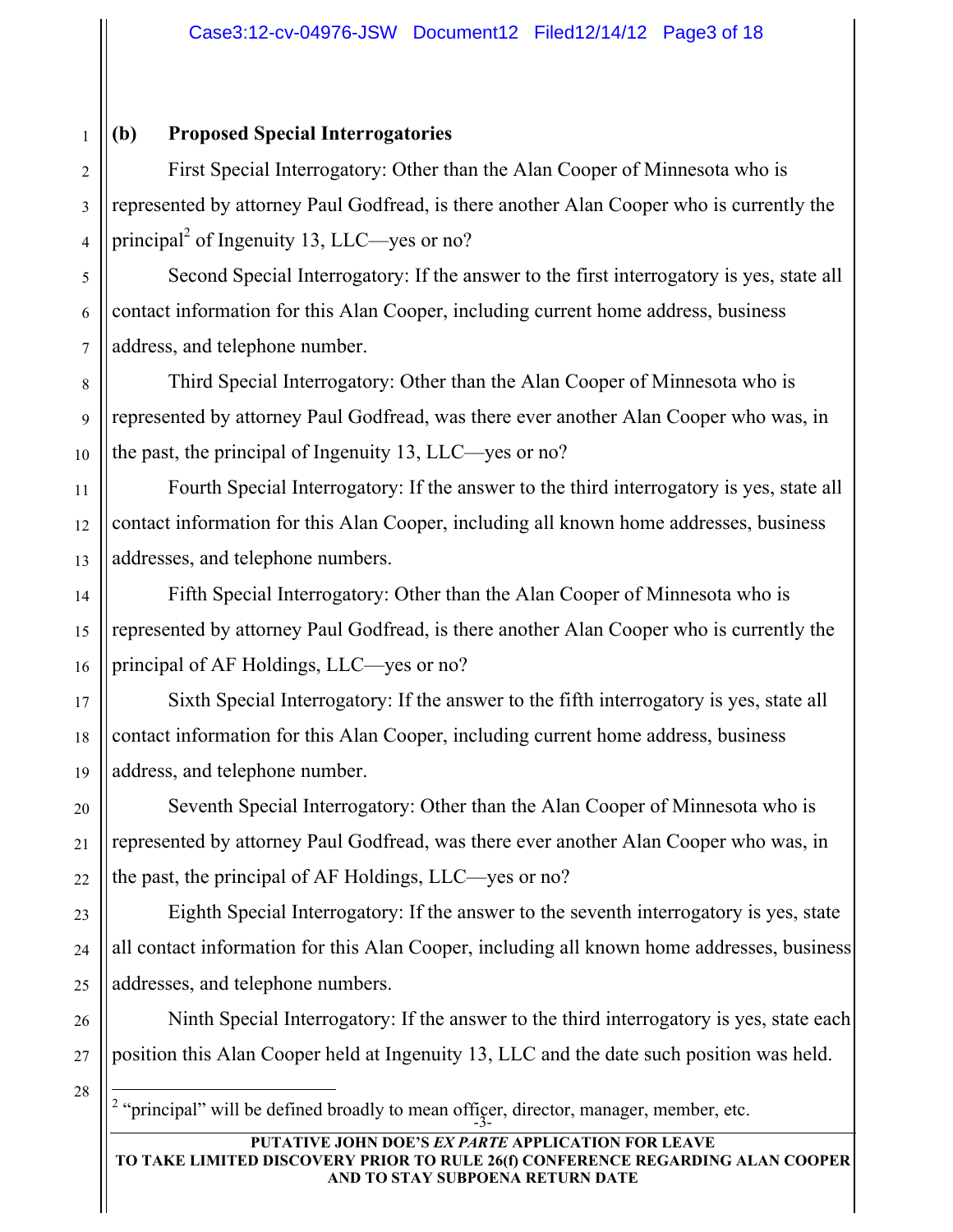Tenth Special Interrogatory: If the answer to the seventh interrogatory is yes, state each position this Alan Cooper held at AF Holdings, LLC and the date such position was held.

Eleventh Special Interrogatory: Was the Alan Cooper of Minnesota who is represented by attorney Paul Godfread ever a principal, even unwittingly, of Ingenuity 13, LLC?

Twelfth Special Interrogatory: Was the Alan Cooper of Minnesota who is represented by attorney Paul Godfread ever a principal, even unwittingly, of AF Holdings, LLC?

Thirteenth Special Interrogatory: On November 26, 2012, when undersigned counsel emailed Brett Gibbs to ask for a routine extension request, Mr. Gibbs responded by email "I would have to check with our client about that request. Just an FYI, our client usually does not like to grant these types of requests on short notice unless there is a reasonable chance that settlement may occur in the case." Later, Mr. Gibbs purported to have an answer on his query to the "client" regarding an extension. Who is the client contact at Ingenuity 13, LLC that Mr. Gibbs spoke with on this matter? Note, no details of the communication are being requested, just the name of the client contact.

Fourteenth Special Interrogatory: Reference is made to the following civil actions filed by AF Holdings, LLC and Ingenuity 13, LLC in the Northern District of California: 4:2012-cv-02049-PJH; 3:2012-cv-02393-CRB; 5:2012-cv-02394-LHK; 3:2012-cv-02396- EMC; 3:2012-cv-02404-SC; 4:2012-cv-02411-PJH; 3:2012-cv-02415-CRB; 4:2012-cv-03248-PJH; 3:2012-cv-04218-WHA; 5:2012-cv-04219-LHK; 5:2012-cv-04446-EJD; 5:2012-cv-04447-RMW; 5:2012-cv-04448-EJD; 3:2012-cv-04982-CRB; 3:2012-cv-04216-JSW; 3:2012-cv-04217-RS; 5:2012-cv-04445-LHK; 3:2012-cv-04449-SC; 3:2012 cv-04450-MMC; 3:2012-cv-04976-JSW; 3:2012-cv-04977-WHA; 4:2012-cv-04978-PJH; 5:2012-cv-04979-LHK; 5:2012-cv-04980-EJD; 3:2012-cv-04981-RS. With respect to the copyright assignments attached to the complaints in these actions, as Exhibit B thereto, which all appear to have a similar signature by "Alan Cooper," please state whether the

-4-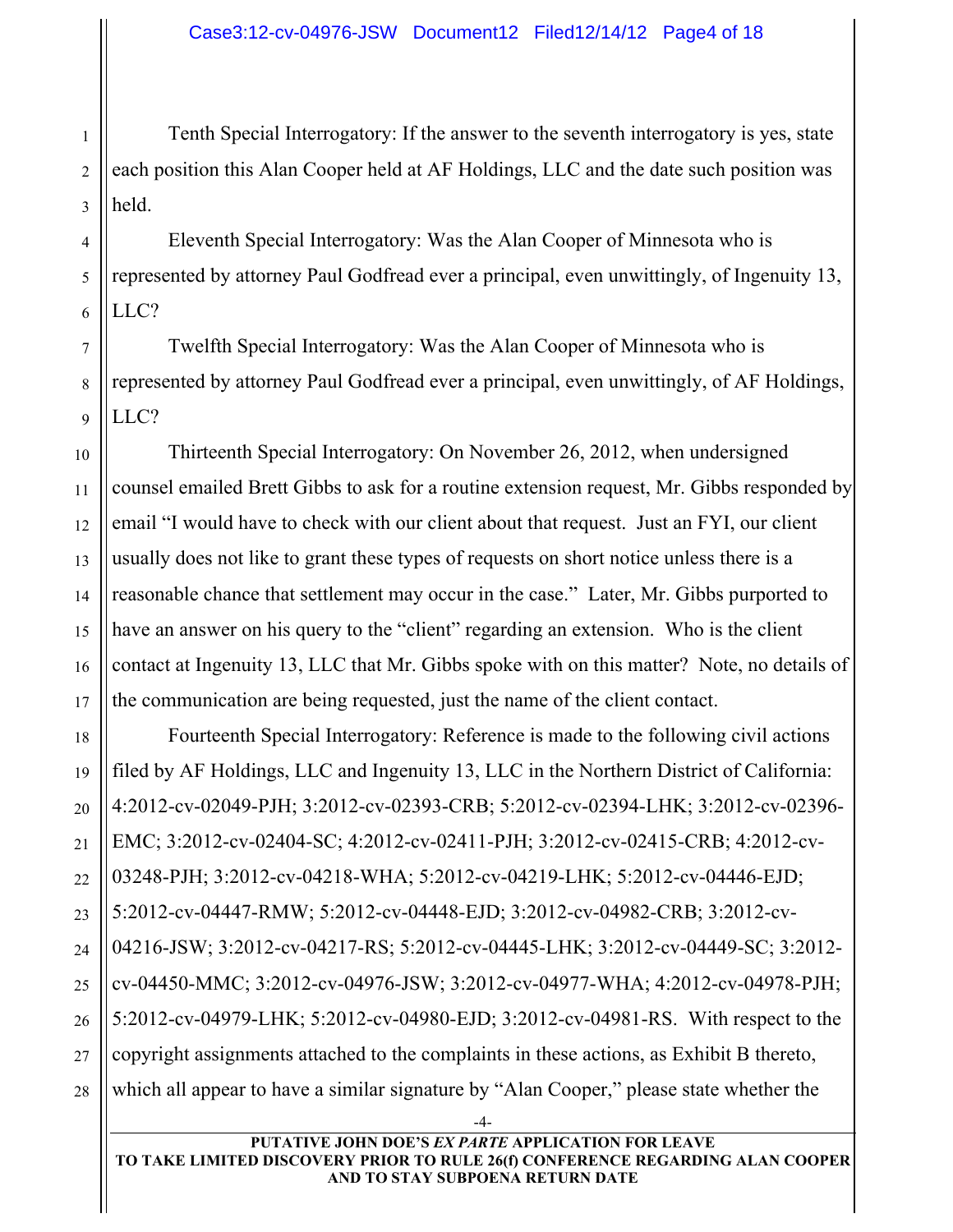1 2 person who signed these assignments was the Alan Cooper of Minnesota who is represented by attorney Paul Godfread—yes or no?

Fifteenth Special Interrogatory: If the answer to the fourteenth interrogatory is no, then state all contact information for the person that did sign these documents, including all known home addresses, business addresses, and telephone numbers.

**(c) Proposed Document Demands**

First Document Demand: For each person you identified in response to special interrogatories one through ten and fifteen, produce this person's government-issued picture identification.

Second Document Demand: For each person you identified in response to special interrogatories two and four, produce all documents or other records evidencing the position(s) this person held at Ingenuity 13, LLC.

Third Document Demand: For each person you identified in response to special interrogatory six and eight, produce all documents or other records evidencing the position(s) this person held at AF Holdings, LLC.

Fourth Document Demand: Produce the original signature of Alan Cooper on the verified petition filed by Mr. Gibbs in *In the Matter of a Petition by Ingenuity 13, LLC*, E.D. Cal. Case No. 2:11-mc-JAM-DAD, ECF No. 1, 10/28/11.<sup>3</sup>

Fifth Document Demand: Reference is made to the following civil actions filed by AF Holdings, LLC and Ingenuity 13, LLC in the Northern District of California: 4:2012 cv-02049-PJH; 3:2012-cv-02393-CRB; 5:2012-cv-02394-LHK; 3:2012-cv-02396-EMC; 3:2012-cv-02404-SC; 4:2012-cv-02411-PJH; 3:2012-cv-02415-CRB; 4:2012-cv-03248- PJH; 3:2012-cv-04218-WHA; 5:2012-cv-04219-LHK; 5:2012-cv-04446-EJD; 5:2012-cv-04447-RMW; 5:2012-cv-04448-EJD; 3:2012-cv-04982-CRB; 3:2012-cv-04216-JSW; 3:2012-cv-04217-RS; 5:2012-cv-04445-LHK; 3:2012-cv-04449-SC; 3:2012-cv-04450-

-5-

 <sup>3</sup>  $3$  A copy of Ingenuity 13's verified petition executed by "Alan Cooper" is attached as "Exhibit E" to the Letter Mr. Cooper's attorney filed with the Minnesota courts (the complete ECF letter filing from Cooper's attorney is attached hereto as Appendix 1).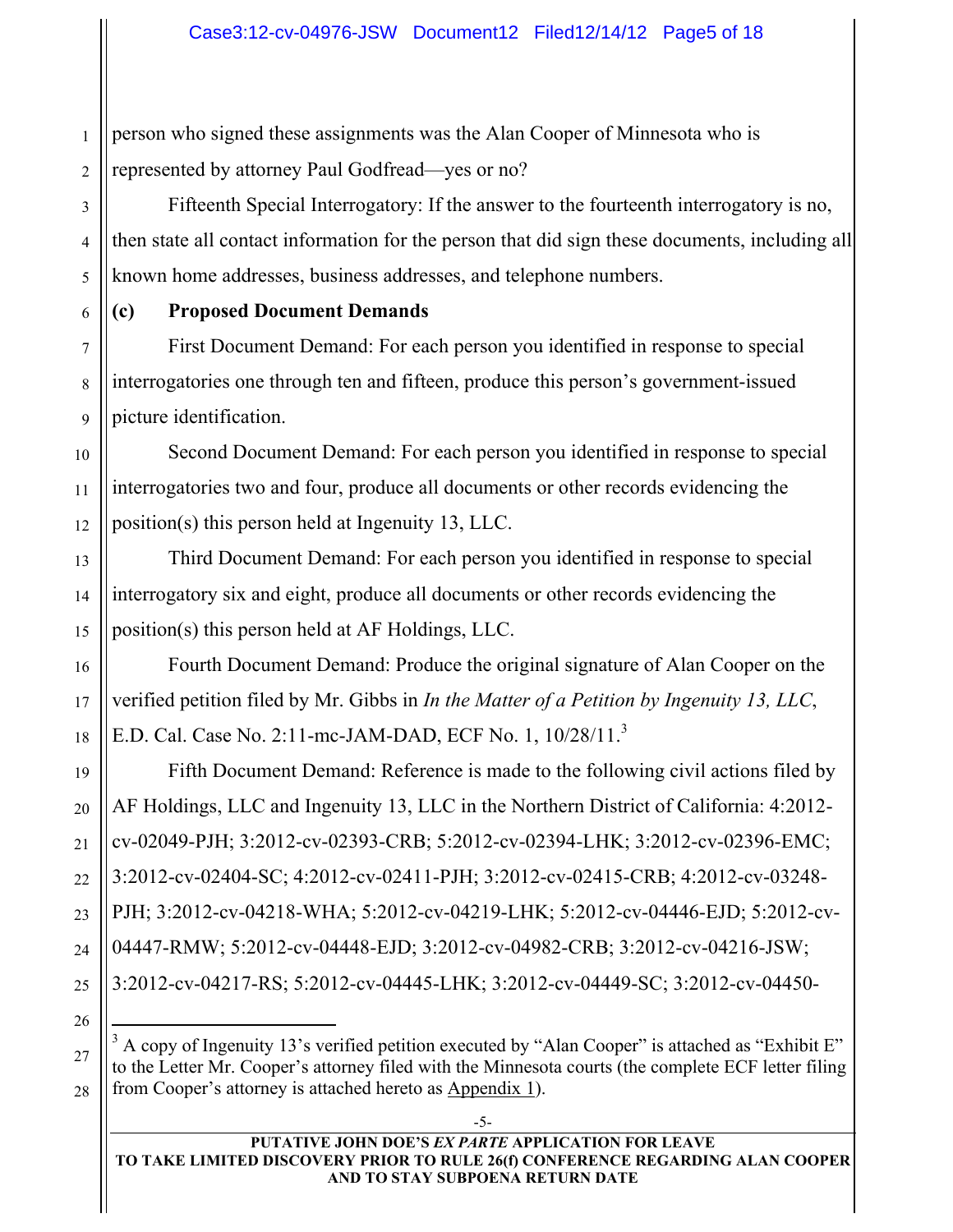MMC; 3:2012-cv-04976-JSW; 3:2012-cv-04977-WHA; 4:2012-cv-04978-PJH; 5:2012-cv-04979-LHK; 5:2012-cv-04980-EJD; 3:2012-cv-04981-RS. With respect to the copyright assignments attached to the complaints in these actions, as Exhibit B thereto, which all appear to have a similar signature by "Alan Cooper," please produce each of the original assignment documents for inspection.

**(d) There is an Urgent Need for** *Ex Parte* **Relief, And Regardless of How the Court Rules on John Doe's Early Discovery Request the Subpoena Return Date for the ISP Subpoena Seeking John Doe's Identity Should be Stayed**

Plaintiff Ingenuity 13, LLC sought and obtained leave of court to issue a subpoena to Comcast seeking to identify the billing contact associated with the Internet account which, at the relevant time, was assigned the particular IP address which plaintiff alleges was used to illegally download plaintiff's pornographic movie.

After receiving a subpoena, Comcast checked its records and determined that at the time alleged in the complaint the IP address at issue was assigned to an Internet account paid for by Movant. Accordingly, Comcast then notified Movant, as the billing contact for this account, that unless Movant takes action to quash or otherwise object to the subpoena **by Friday December 14, 2012**, Comcast will disclose Movant's identity to the plaintiff.

Thus, **the filing of this** *ex parte* **application today is required in order to preserve Movant's ability to object to the subpoena without the issue being mooted** by Comcast making a disclosure of Movant's identity to plaintiff.<sup>4</sup> As explained in the accompanying memorandum, there are several meritorious grounds for a motion to quash. However, Movant believes that the Alan Cooper question should be addressed as a threshold issue, in order to ensure that this Court's subpoena power is not used to perpetuate a fraud. Further, one of the grounds for the motion to quash Movant intends to bring is that the subpoena should be quashed because the complaint cannot withstand a

1

2

3

4

5

6

7

**PUTATIVE JOHN DOE'S** *EX PARTE* **APPLICATION FOR LEAVE TO TAKE LIMITED DISCOVERY PRIOR TO RULE 26(f) CONFERENCE REGARDING ALAN COOPER AND TO STAY SUBPOENA RETURN DATE**

 $\frac{1}{4}$  $4$  Typically, as long as an application or motion is filed before the ISP's stated objection deadline, and until the Court rules on whatever relief is requested (*i.e.*, this application seeking a stay of the return date, in this case) the ISPs will generally not release the subscriber information.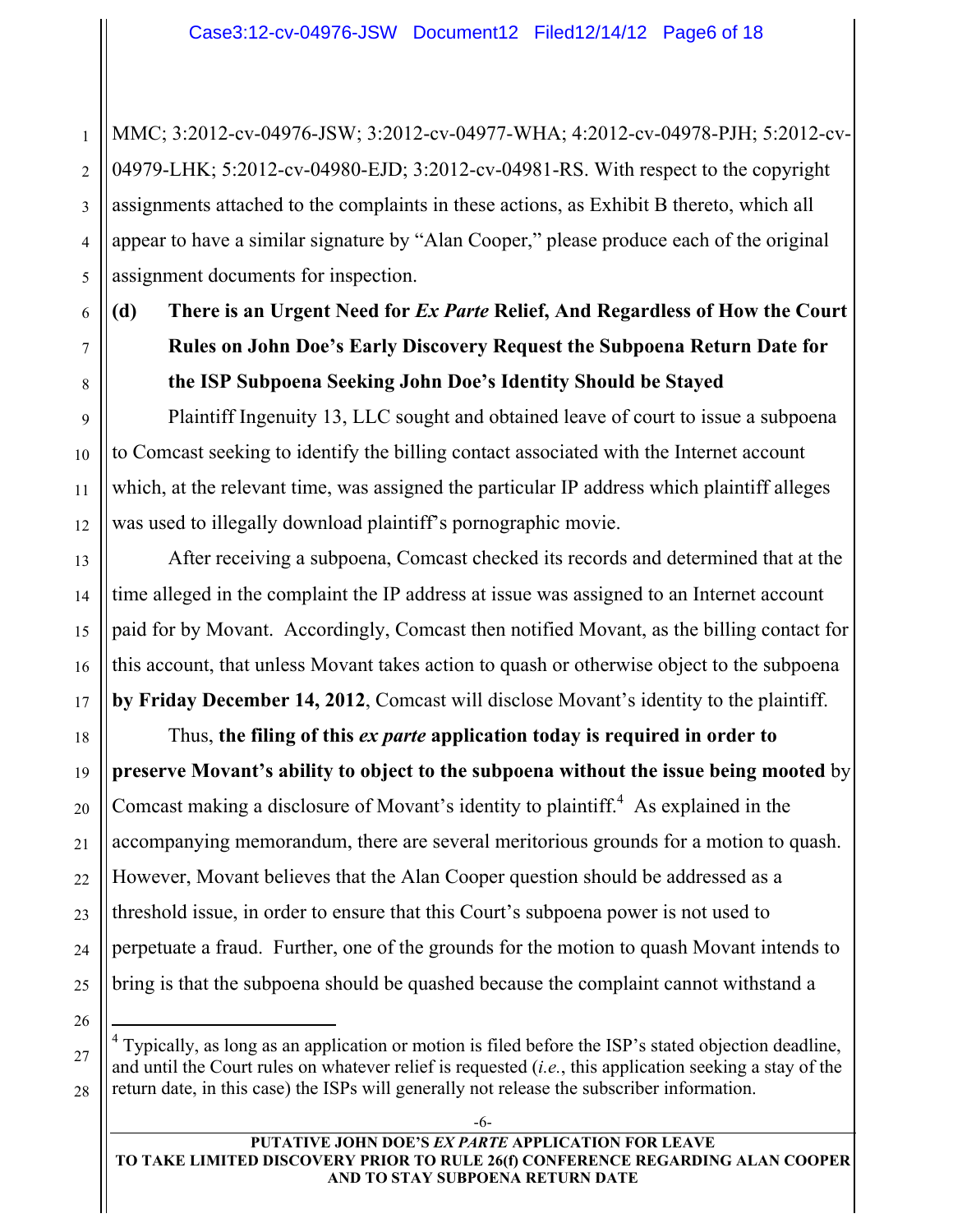hypothetical motion to dismiss for lack of standing.<sup>5</sup> The limited discovery Movant is requesting on the Alan Cooper issue will help determine whether the copyright assignments or other chain of title documents necessary to establish standing under the Copyright Act are fraudulent; in other words, the Alan Cooper issue also goes to standing, which will be a one of the issues addressed in the motion to quash Movant intends to file.

Even if the Court is not inclined to grant John Doe's request for limited pre-service written discovery, Movant would respectfully request that, in the alternative, the Court stay the return date on the subpoena plaintiff issued to Comcast seeking Movant's identity to a date certain (perhaps a 30-day extension), to allow Movant to file a motion to quash by then. Here, a 30-day stay of the subpoena return would also be beneficial in that the Administrative Motion to Relate Cases filed by undersigned counsel on December 13, 2012, will likely be decided by Judge Hamilton by then. Since Prenda Law and similar plaintiffs firms generally prefer to try and parcel their highly similar cases out to as many different Judges as possible, a recurring problem in these cases is that after lawyers for John Does become involved and seek to relate the cases, there end up being motions to quash heard before one Judge, only to have all of the cases then transferred to another Judge, which is clearly a waste of resources for both the Court and the parties. Undersigned counsel has been diligently working on this case, attempting to get answers on the Alan Cooper questions, as evidenced by the filing of an Administrative Motion to Relate Cases, filed yesterday December 13, 2012, in 4:2012-cv-02049-PJH, and the attached meet and confer emails.

**(e) Counsel Have Met and Conferred on These Issues But Counsel for Plaintiff Would Not Stipulate to the Relief Requested and Will Oppose this Application** Undersigned counsel conferred with plaintiff's counsel Brett Gibbs by both email

<sup>-7-</sup> 5  $<sup>5</sup>$  As explained in the accompanying memorandum, and as will be explained in much greater detail</sup> in the forthcoming motion to quash itself, because John Doe file sharing subpoenas implicate a limited First Amendment right to anonymity—albeit a very limited right—the Court is *required* to test the merits of the complaint against a hypothetical motion to dismiss before approving the subpoena.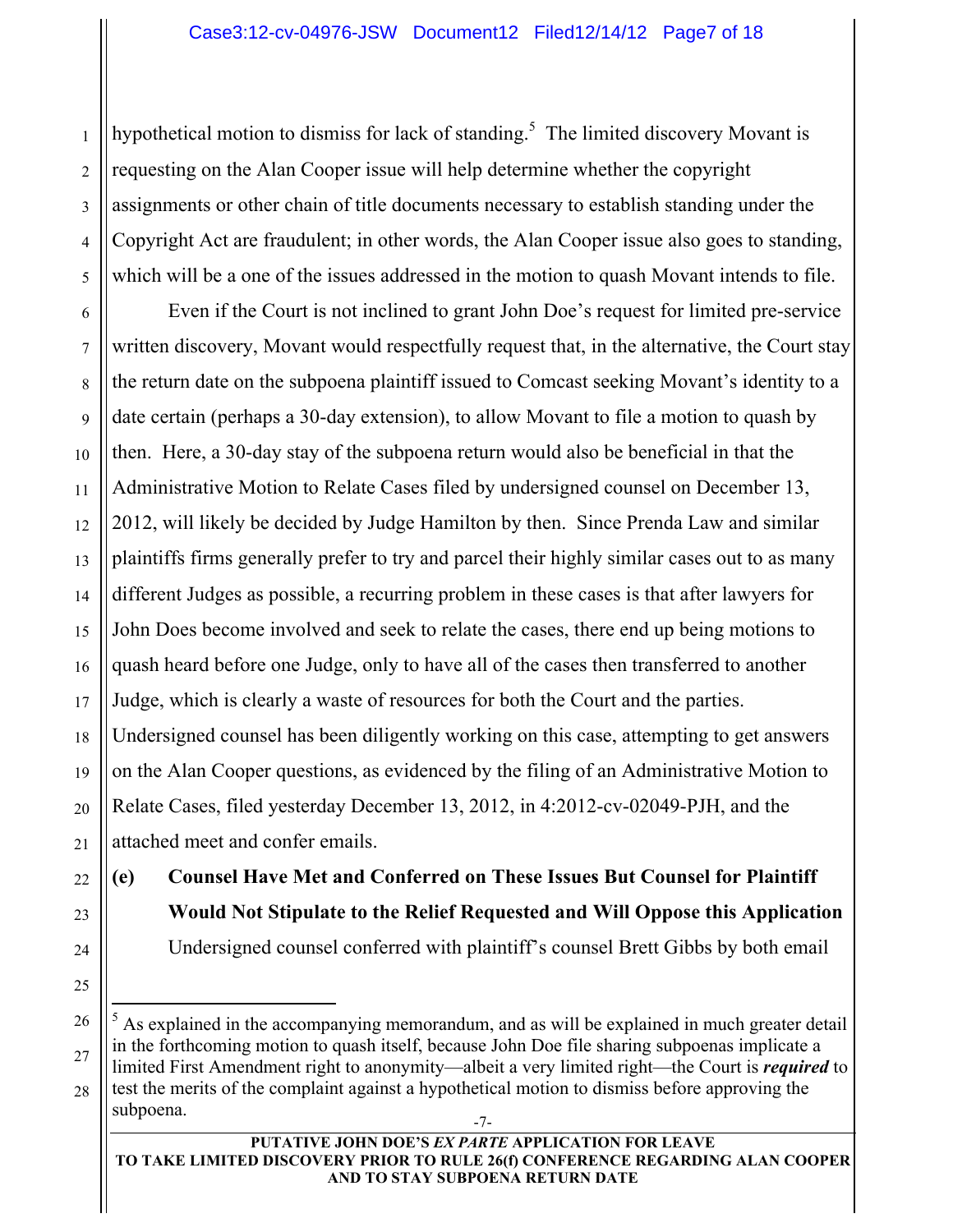1 2 3 and telephone regarding the issues raised in this application. A copy of the written meet and confer correspondence on the Alan Cooper issue is attached to the supporting declaration hereto as Appendix 4.

4 This *ex parte* application is based on this application, the accompanying memorandum of points and authorities in support hereof, the declaration of Morgan E. Pietz and appendices thereto, on the pleadings and records on file in this action, and on any testimony proffered at a hearing on this issue, if any.

Respectfully submitted,

5

6

7

8

9

11

12

13

14

15

16

17

18

19

20

21

22

23

24

25

26

27

28

10 DATED: December 14, 2012 THE PIETZ LAW FIRM

#### */s/ Morgan E. Pietz*

Morgan E. Pietz THE PIETZ LAW FIRM Attorney for Putative John Doe(s) Appearing on Caption

| $-0-$                                                                          |  |  |  |  |  |
|--------------------------------------------------------------------------------|--|--|--|--|--|
| <b>PUTATIVE JOHN DOE'S EX PARTE APPLICATION FOR LEAVE</b>                      |  |  |  |  |  |
| TO TAKE LIMITED DISCOVERY PRIOR TO RULE 26(f) CONFERENCE REGARDING ALAN COOPER |  |  |  |  |  |
| AND TO STAY SUBPOENA RETURN DATE                                               |  |  |  |  |  |
|                                                                                |  |  |  |  |  |

 $\circ$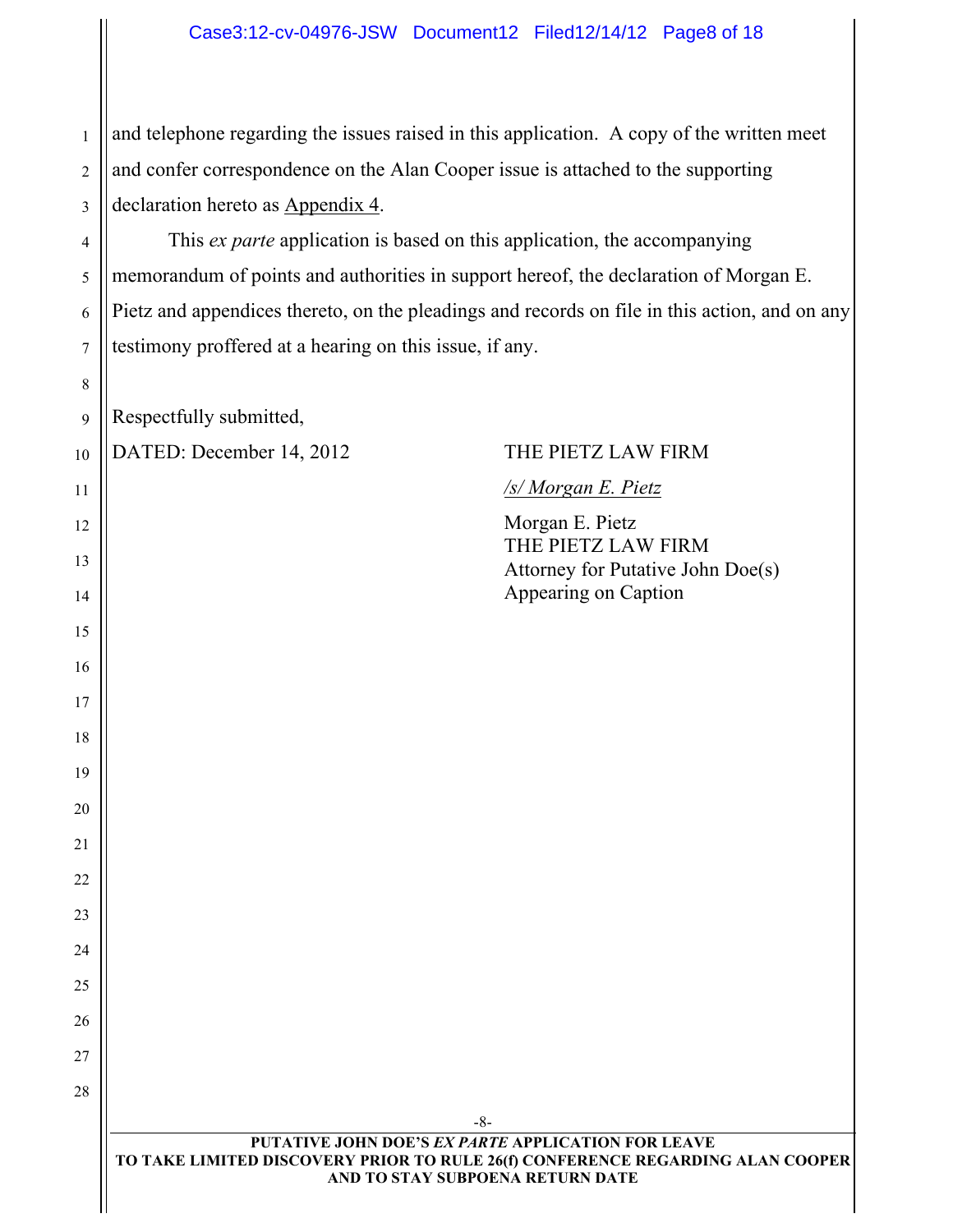#### **MEMORANDUM OF POINTS AND AUTHORITIES**

Plaintiff Ingenuity 13, LLC is a shell entity organized under the laws of laws of the Federation of Saint Kitts and Nevis. It has filed dozens of copyright infringement cases across the country alleging that ISP subscribers illegally downloaded pornography. Prenda Law, Inc., which represents Ingenuity 13, LLC as counsel, has filed hundreds of such lawsuits against tens of thousands of John Doe defendants over the last two plus years, on behalf of a variety of pornographer clients. However, not a single one of the many Prenda Law cases has ever been decided on the merits (other than on default). In 2011, Judge Koh ordered Prenda to disclose how many of the thousands of people Prenda had sued had it ever actually served. The answer then was that out of 200 some odd lawsuits against approximately 15,000 John Does, it had served zero  $(0)$  people with complaints.<sup>6</sup>

Nevertheless, Prenda has made a small to perhaps medium sized fortune over the past few years collecting "settlements" with ISP subscribers whom it has threatened with suit, accusing them of using the BitTorrent file sharing protocol to illegally download pornography. Prenda has pioneered a new business model that is based on using the Court's subpoena power, and leveraging the social stigma associated with pornography, to shake down ISP subscribers for quick copyright infringement "settlements" of a few thousand dollars each. For the most part, Prenda's business is essentially predicated on a single threat: pay Prenda a few thousand dollars, or Prenda will publicly accuse the ISP subscriber of downloading pornography.

One major problem with this scheme—and this is an issue that Prenda is perpetually dancing around; telling one Court one thing, and another Court something different—is that ISP subscriber does not necessarily equal the actual John Doe defendant. That is, just

http://wefightpiracy.com/suits-against-individuals.php

#### **PUTATIVE JOHN DOE'S** *EX PARTE* **APPLICATION FOR LEAVE TO TAKE LIMITED DISCOVERY PRIOR TO RULE 26(f) CONFERENCE REGARDING ALAN COOPER AND TO STAY SUBPOENA RETURN DATE**

 <sup>6</sup> *AF Holdings v. Does 1-135*, N.D. Cal. No. 5:11-cv-3336-LHK, ECF No. 43-1, 2/4/12, p 4. ("our records indicate that no defendants have been served in the below-listed cases"). Since this 'emperor has no clothes' moment this spring, Prenda has actually served a few dozen people nationwide, to try and make an example out of them. As an effective way to shame its adversaries, and as a warning to the thousands of people it threatens with suit, Prenda lists the names of the people it has named or served with pornography lawsuits on its website: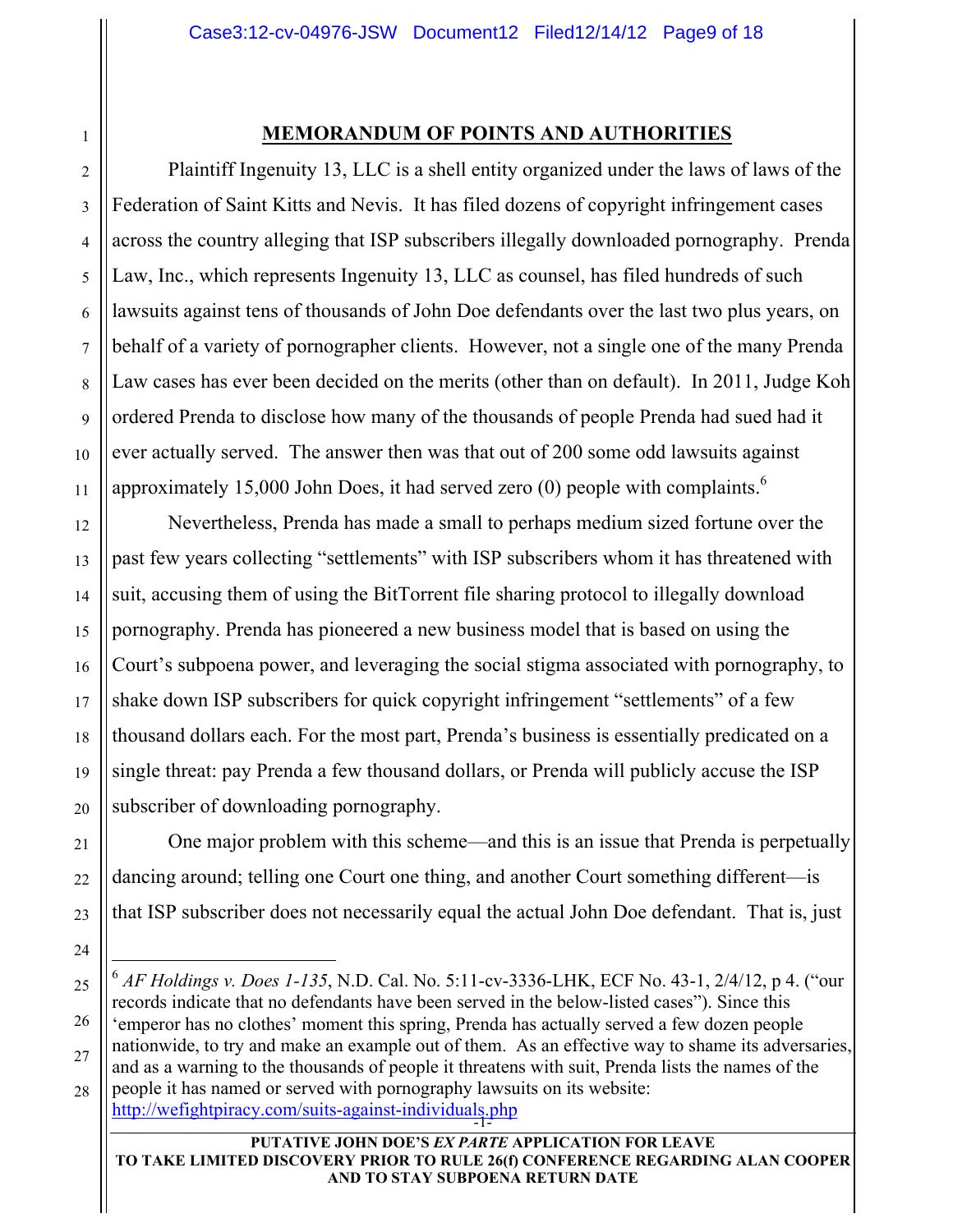because someone happens to pay the Internet bill for a household does not mean that person is actually the John Doe infringer who used the IP address to download something illegally. Particularly when ISP subscribers have open or unencrypted WiFi networks that are not encrypted (i.e., no password is required to join the network), very often, the actual infringer can be a teenage kid next door, or, indeed, anyone with access to the wireless network.

For a time, Prenda was getting away with filing lawsuits, issuing subpoenas, getting lists of names from the ISPs, and then simply putting on a full court press, like a debt collector, to try and collect from ISP subscribers. Prenda used the full toolkit to try and leverage settlement: threats and harassing calls from "settlement negotiators" working at call centers, robo-calls, etc. Particularly early on, Prenda would generally just *assume* that whomever happened to pay the Internet bill was the actual defendant, and then threaten this person with a lawsuit accordingly. When faced with the expense and uncertainty of retaining counsel to contest the case, or paying a few thousand dollars to Prenda avoid having ones name dragged through the mud many people—including many innocent people—chose to simply pay the ransom.

More recently, and with good reason, federal courts have become increasingly skeptical of Prenda's business model. First, based on jurisdictional and venue concerns, courts put a stop to the big, hundred-Doe or even thousand-Doe lawsuits where Prenda sued John Doe defendants from all over the country in a single action. Next, Prenda and others started filing multiple defendant lawsuits against groups of Does who all resided in a given judicial district. Courts began throwing these lawsuits out too, rejecting the so-called "swarm joinder" theory, which is now being consistently repudiated by district courts in the Ninth Circuit. *E.g., Patrick Collins, Inc. v. John Does 1 though 9*, S.D. Cal. Case No. 3:12-cv-1436, ECF No. 23, 11/08/12 ("the majority view among district courts within the Ninth Circuit is that allegations of swarm joinder are alone insufficient for joinder. . . Doe Defendants' alleged conduct therefore lacks the type of "very definite logic relationship" required to permit joinder."); *quoting Bautista v. Los Angeles County*, 216 F.3d 837, 842-

-2-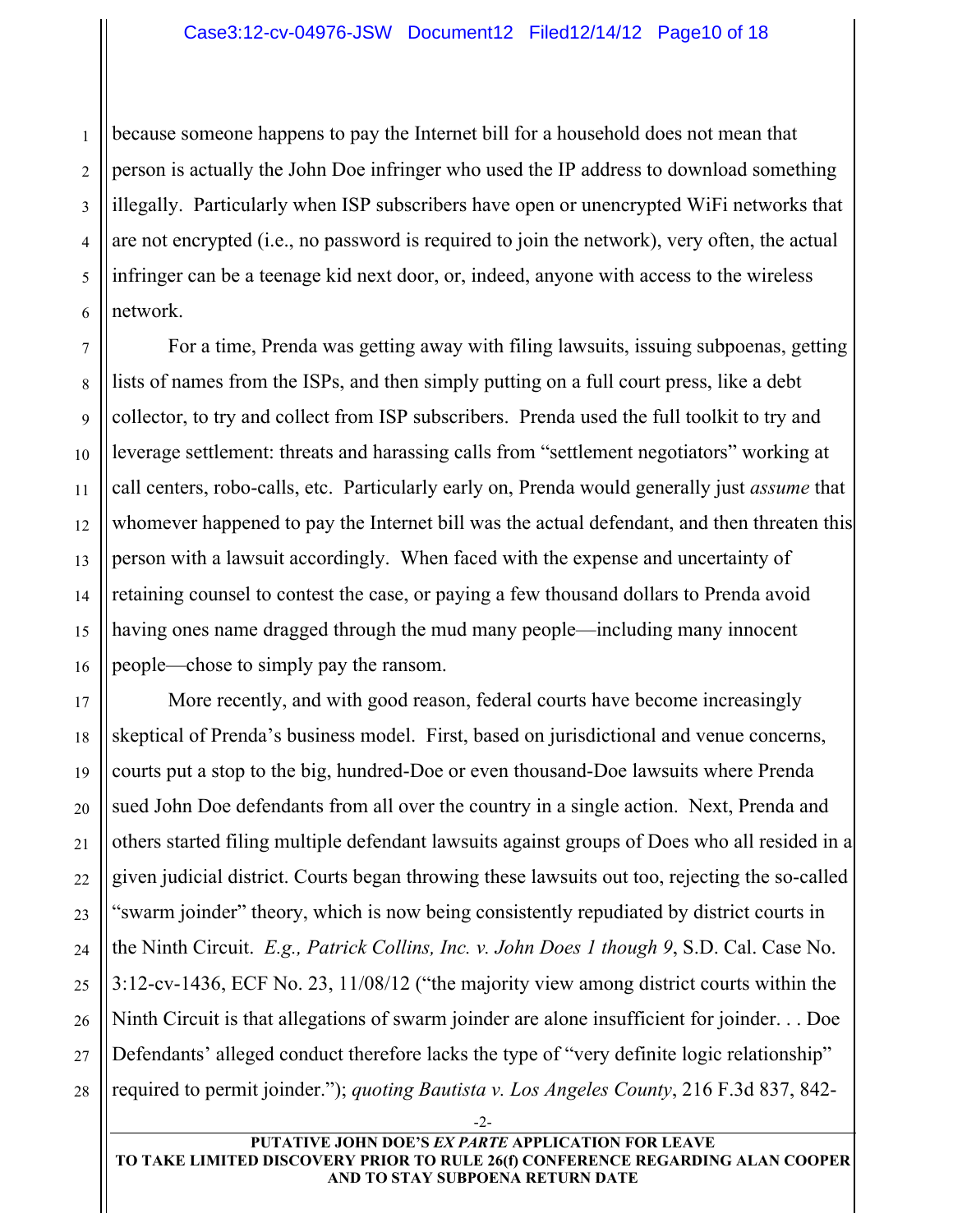843 (9th Cir. 2000).

The instant case (as well as all the related Ingenuity 13, LLC and AF Holdings, LLC cases) represents the latest incarnation of Prenda's business model: actions against a single John Doe defendant in an appropriate forum, with the increased filing costs passed on to ISP subscribers in the form of higher settlement demands. However, Judge Wright, of the Central District of California, who was assigned all of the AF Holdings cases pending there, recently zeroed in on precisely what is wrong with these single Doe cases. After all the AF Holdings cases in the Central District were transferred to Judge Wright, he vacated all prior orders authorizing early discovery and issued an order to show cause asking plaintiff to justify why early discovery should be allowed,

> "AF Holdings must demonstrate to the Court, in light of the Court's above discussion,<sup>7</sup> how it would proceed to uncover the identity of the actual infringer once it has obtained subscriber information—given that the actual infringer may be a person entirely unrelated to the subscriber—while also considering how to minimize harassment and embarrassment of innocent citizens." *AF Holdings LLC v. John Doe*, C.D. Cal. Case No. 12-cv-5709-ODW, ECF No. 9, p. 2, 10/19/12.

Judge Wright is spot-on: until the plaintiff can put forth some kind of credible discovery plan showing how it will go from obtaining ISP subscriber information (who Prenda then simultaneously threatens and seeks to settle with), to identifying actual infringing defendants, the subpoenas are premature. Although the ISP subpoenas are a *necessary* first

<sup>—&</sup>lt;br>7 The "above discussion" Judge Wright referred to was a discussion of all the reasons it is incorrect to simply assume that an ISP subscriber is the actual defendant. The subpoenas to the ISPs "may only lead to the person paying for the internet service and not necessarily the actual infringer, who may be a family member, roommate, employee, customer, guest, or even a complete stranger. *Malibu Media LLC v. John Does 1–10*, No. 2:12-cv-01642-RGK-SSx, slip op. at 4 (C.D. Cal. Oct. 10, 2012)." *AF Holdings LLC v. John Doe*, C.D. Cal. Case No. 12-cv-5709-ODW, ECF No. 9, p. 1-2, 10/19/12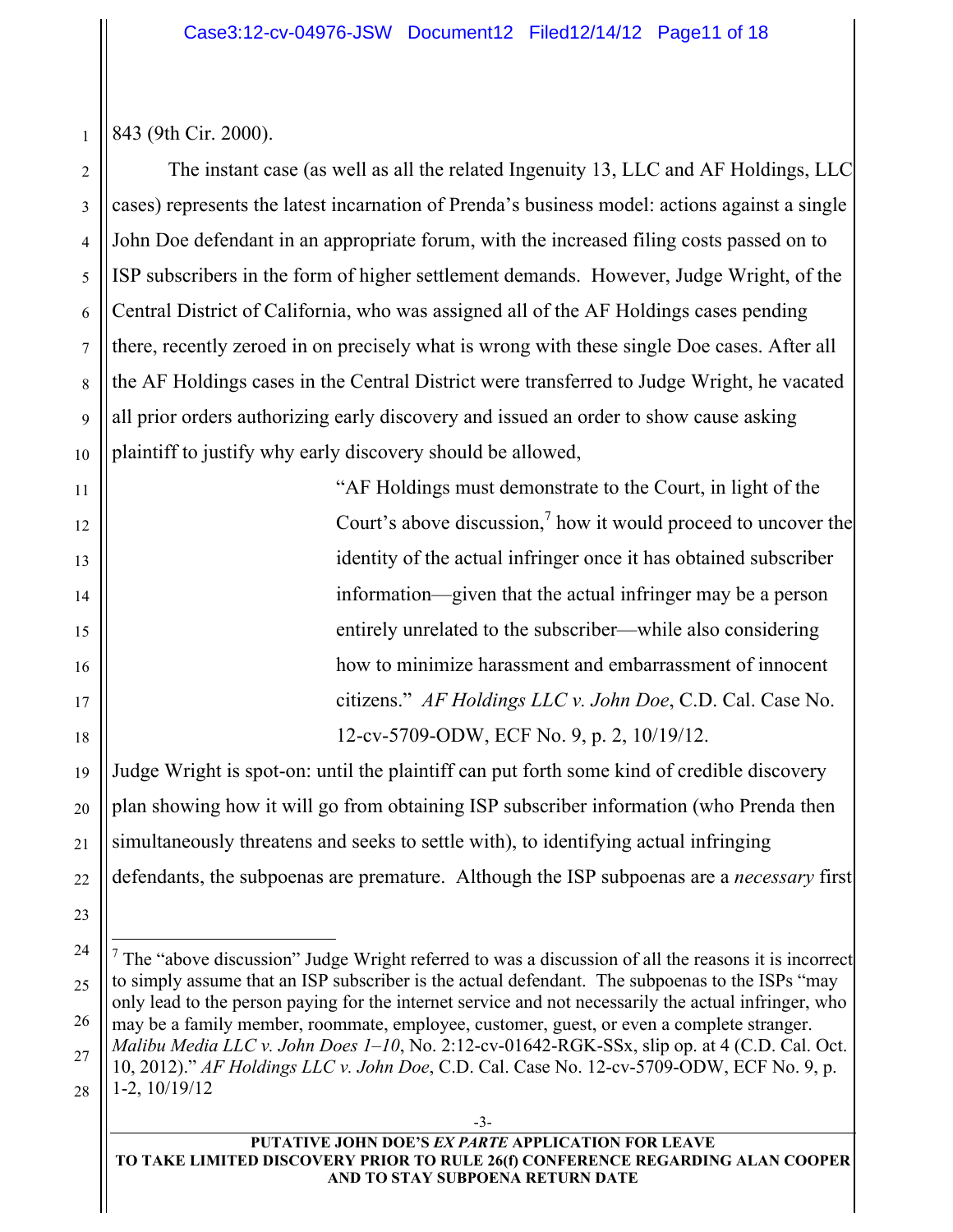1 2 3 4 5 6 7 8 step in identifying a defendant, they are not *sufficient* to make it "very likely" that the subpoenas seeking to identify ISP subscribers will result in identification of actual John Doe defendants, as required by *Gillespie v. Civiletti*, 629 F.2d 637, 642 (9th Cir. 1980) (early discovery to identify John Does authorized when it is "very likely" to identify actual defendants). Particularly in light of the potential for abuse in this kind of lawsuit, and Prenda's track record of settling or dismissing most actions without prejudice, the plaintiff should be required to put forward a more complete discovery plan before being allowed to avail itself of the Court's subpoena power.

**(a) Factual Background Regarding Alan Cooper, Ingenuity 13, and AF Holdings**

Movant believes that Prenda should be compelled to provide some answers on the Alan Cooper issue, and right away, in view of the following facts—all of which seem to suggest a possible pattern whereby current/former close associates of John Steele are being fraudulently held out as corporate representatives of AF Holdings and Ingenuity 13:

(1) There is a gentleman from Minnesota named Alan Cooper who formerly worked as a caretaker on a property owned by John Steele. Appendix 1; Appendix 2 ¶ 4.

(2) John Steele was the name partner in the predecessor firm to Prenda Law, Inc. and, at least until recently, Mr. Steele clearly remained closely associated with Prenda Law, Inc. *See* Appendix 1, Exhibits A through D.

(3) Mr. Steele has alternatively identified himself as both "of counsel" with Prenda Law (Exhibit A to Appendix 1) and "not an attorney with any law firm" (Appendix 3, pp. 11:25–12:7), depending on who was asking and when. However, regardless of whatever is Mr. Steele's current story, it appears to the undersigned that Mr. Steele is probably pulling the strings at Prenda Law with respect to its national pornography lawsuit "settlement" business.

(4) Mr. Steele bragged to his caretaker Alan Cooper about a copyright scheme Appendix 1, p 1., and, according to Mr. Cooper "Steele had told me on at least one occasion that if anyone asked about companies that I should call him." Appendix 2, ¶ 8.

28

9

10

11

12

13

14

15

16

17

18

19

20

21

22

23

24

25

26

27

-4-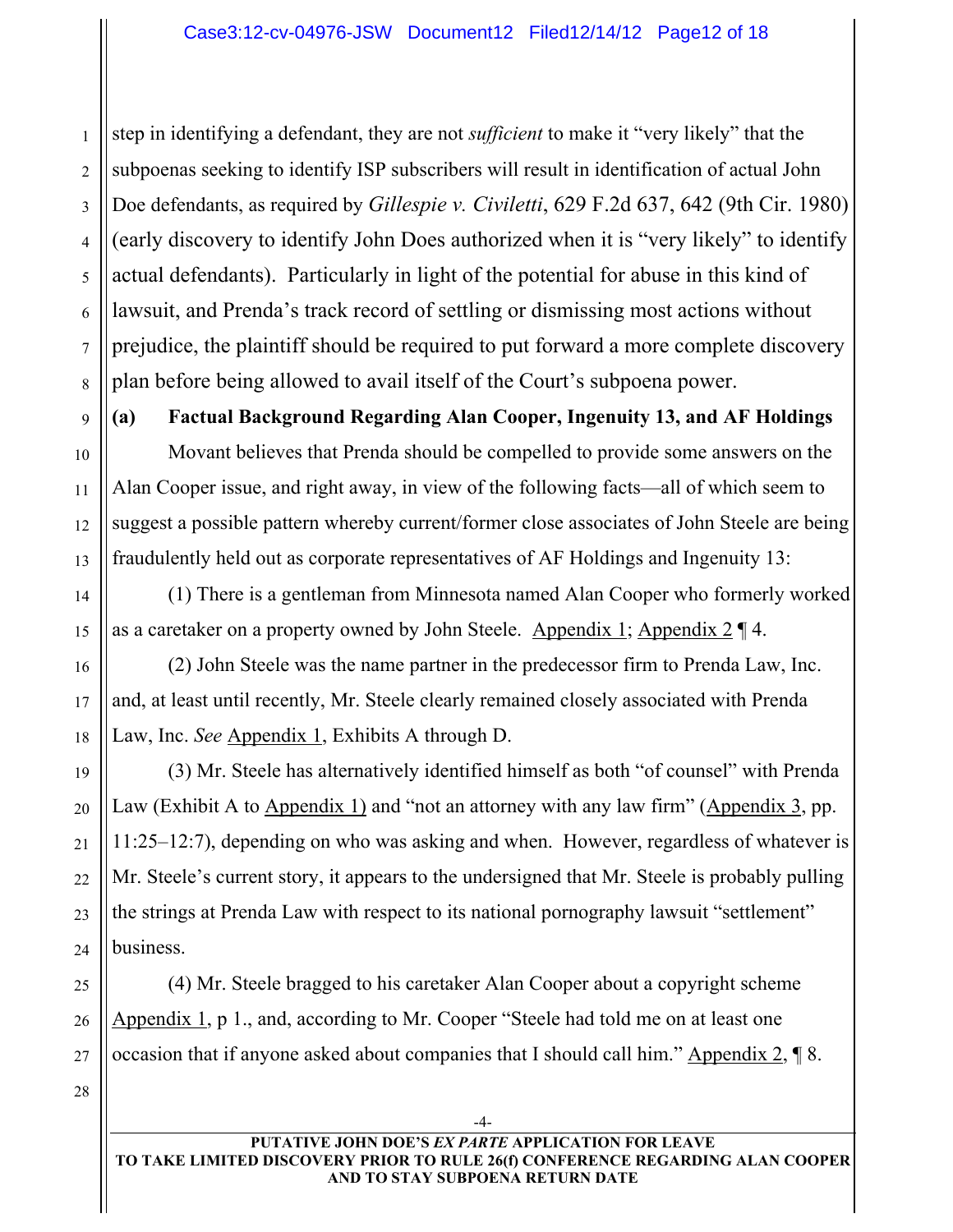(4) After Mr. Cooper became suspicious, and searched online, he found out that Prenda Law had been using the name "Alan Cooper" as the supposed principal of AF Holdings and Ingenuity 13, in various federal court filings, including copyright assignment forms, and verifications filed on behalf of Ingenuity 13 that use an electronic signature for "Alan Cooper." Appendix 1, Exhibit E, page 8 of 8.

(5) Concerned about his potential personal liability in connection with the scores of Ingenuity 13 and AF Holdings copyright infringement lawsuits pending across the country, Mr. Cooper hired a lawyer who asked Prenda Law to confirm that there was another Alan Cooper who is the true principal of AF Holdings and Ingenuity 13, and that the identity of Alan Cooper of Minnesota is not being misappropriated. Appendix 1.

(6) Immediately after Mr. Cooper's attorney filed a notice of appearance on Mr. Cooper's behalf in an AF Holdings case pending in Minnesota, John Steele attempted to call Mr. Cooper multiple times, despite the fact that Mr. Cooper was represented by counsel. Appendix 1.

(7) For about three weeks, Prenda has been dodging the questions asked by Mr. Cooper's attorney, and by the undersigned counsel, about whether there is another Alan Cooper who was the principal of AF Holdings and Ingenuity 13. Prenda refuses to say. Appendix 4.

(8) Undersigned counsel has asked Brett Gibbs, counsel for plaintiff here, to produce a verification allegedly signed by Alan Cooper that Mr. Gibbs purported to have in his possession, under penalty of perjury. Mr. Gibbs has refused to do so. Appendix 4.

 (10) At almost the exact same time the Alan Cooper allegations were coming to light, the curtain was pulled back a bit farther on Prenda's operation by a federal Judge in Florida, in an episode that begins to suggest a pattern of deception with respect to who is really behind these lawsuits. In *Sunlust Pictures, Inc. v. Tuan Nguyen*, M.D. Fl. Case No. 8:12-CV-1685-T-35MAP Judge Scriven ordered a principal of Prenda Law, Inc. to attend a hearing on a John Doe motion, and also ordered a principal of Sunlust Pictures, the plaintiff in that action, to attend the hearing as well. (The complete hearing transcript is

1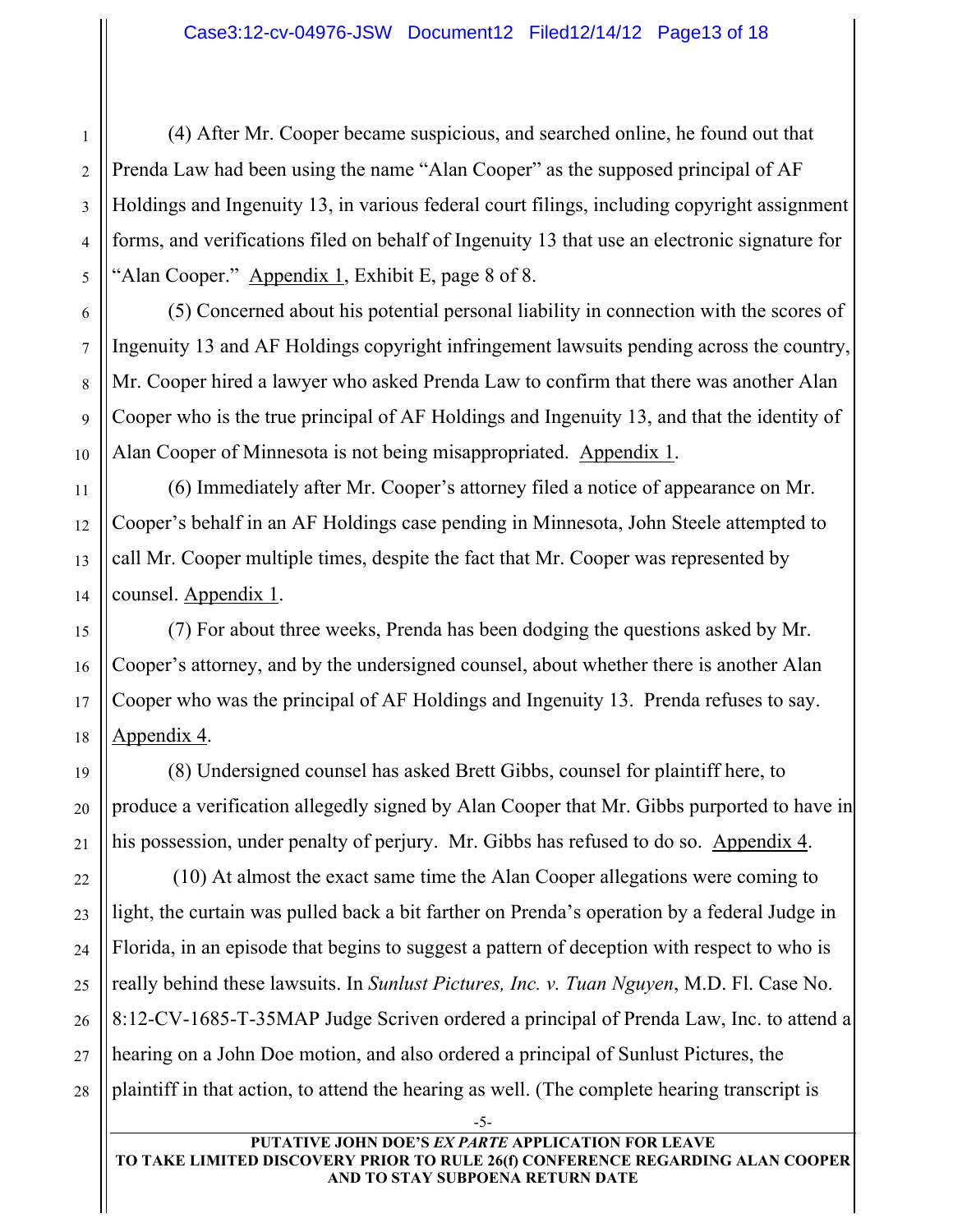1 attached as Appendix 4). According to the transcript, Prenda's purported "sole principal" Paul Duffy, belatedly notified the Court that he could not attend due to a health issue. After two prior local counsel sought to withdraw from the matter, Prenda placed an advertisement in a local newspaper and obtained a new, third local counsel (hired by plaintiff's counsel here Brett Gibbs) who, after filing a notice of appearance and conferring with defense counsel, almost immediately sought to withdraw. Sunlust also did not send a principal to the hearing; rather, it sent John Steele's former paralegal, a man named Mark Lutz, as the plaintiff's "corporate representative" for hire. However, upon questioning Mr. Lutz, Judge Scriven quickly determined that Mr. Lutz had no authority to bind the company, and that he did not know who owned or managed it. Accordingly, despite a Court order requiring them to do so, neither Prenda Law nor its client Sunlust Pictures sent a principal to the hearing. $8$  Note in particular page 20 of the transcript where Judge Scriven orders the purported "corporate representative" for the plaintiff, Mark Lutz (i.e., John Steele's former paralegal), away from the plaintiff's table and dismisses the case for "failure to present a lawful agent, for attempted fraud on the Court by offering up a person who has no authority to act on behalf of the corporation as its corporate representative" and invites a motion for sanctions. Appendix 3.

## **(b) Applicable Law**

Appendix 3, p. 18:12-24.

As correctly noted by the plaintiff in its own brief seeking early discovery, "Courts within the Ninth Circuit use a balancing test to decide whether motions for expedited discovery should be granted. *Semitool, Inc. v. Tokyo Electron Am., Inc.*, 208 F.R.D. 273 (N.D. Cal. 2002) (granting expedited discovery under a "balance of hardships" analysis). Under the balancing test standard, a request for expedited discovery should be granted where a moving party can show that its need for expedited discovery outweighs the

 <sup>8</sup>  $8^{\circ}$  Coincidentally (?) one person who did attend the hearing: John Steele. Mr. Steele started out in the gallery and purported not to be involved in the case, but after the Court noticed Mr. Lutz constantly trying to confer with Mr. Steele, the Judge asked Mr. Steele who he was, and then asked him for answers to some of her questions about Sunlust Pictures, which Mr. Steele provided.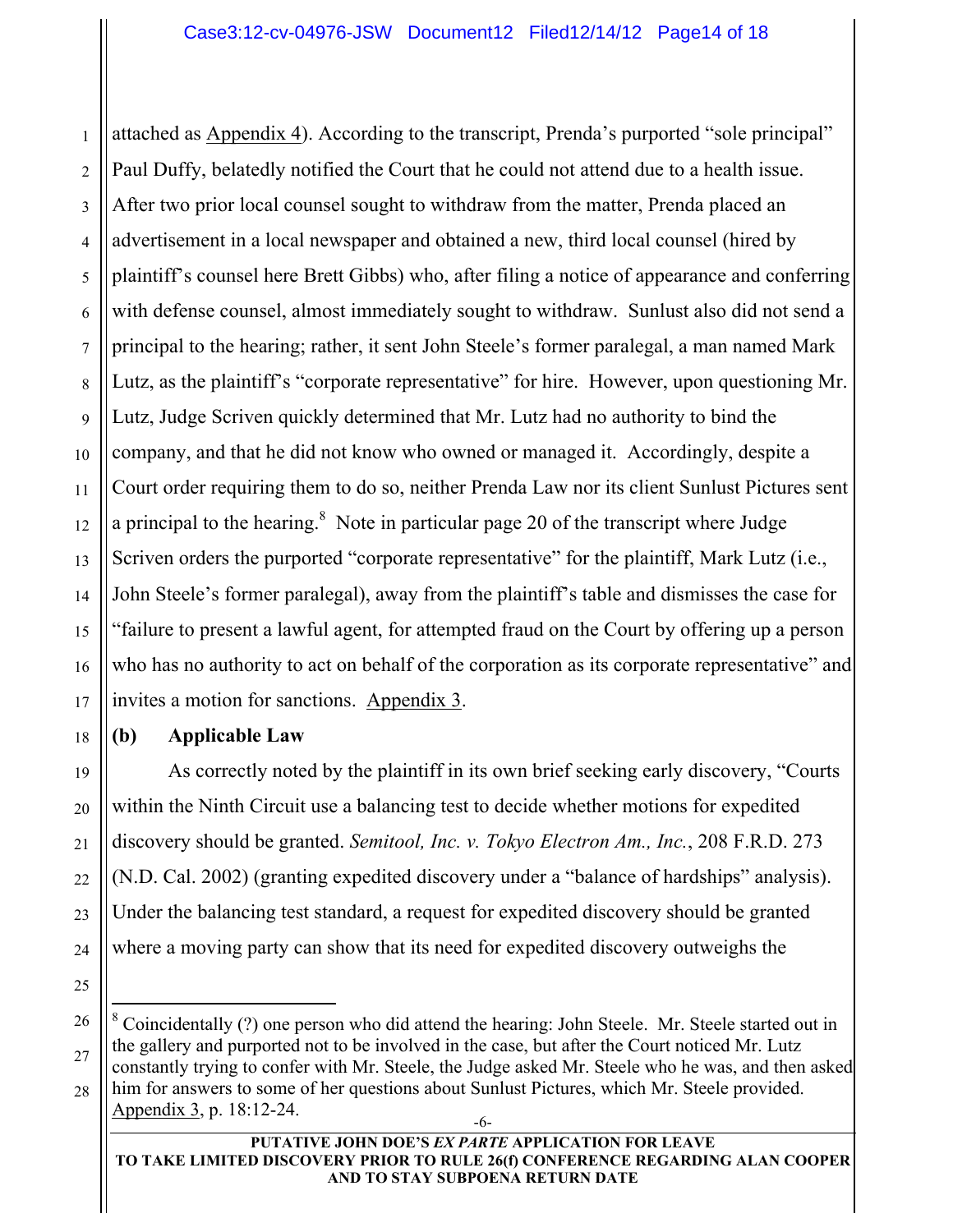prejudice to the responding party. *Id.* at 276 ("Good cause may be found where the need for expedited discovery, in consideration of the administration of justice, outweighs the prejudice to the responding party."); *see also Texas Guaranteed Student Loan Corp. v. Deepinder Dhindsa*, 2010 U.S. Dist. LEXIS 65753, No. 10-00335 (E.D. Cal. 2010)."

**(c) The Requested Early Discovery is Relevant to the Issue of Plaintiff's Standing to Sue for Copyright Infringement and is Also Relevant to Uncovering a Possible Fraud on the Court and/or Undisclosed Financial Interests in the Case** If the copyright assignments executed by "Alan Cooper," or other chain of title documents, turn out to be fraudulent, then plaintiff's standing to sue for copyright infringement is in doubt, at a minimum.

Moreover, "The use of a forged document in defense of a lawsuit prejudices both the opposing party and the judicial system itself. . .A court may use its inherent powers to preserve the integrity of the judicial process and prevent the perpetration of fraud on the court." *Forsberg v. Pefanis*, 261 F.R.D. 694, 702 (N.D. Ga. 2009); *citing Hazel-Atlas Glass Co. v. Hartford-Empire Co.*, 322 U.S. 238, 246, 64 S. Ct. 997, 88 L. Ed. 1250, 1944 Dec. Comm'r Pat. 675 (1944).

As the Ninth Circuit has explained, "It is well settled that dismissal is warranted where. . .a party has engaged deliberately in deceptive practices that undermine the integrity of judicial proceedings: 'courts have inherent power to dismiss an action when a party has willfully deceived the court and engaged in conduct utterly inconsistent with the orderly administration of justice.'" *Anheuser-Busch, Inc. v. Natural Beverage Distribs.*, 69 F.3d 337, 348 (9th Cir. Cal. 1995); *quoting Wyle v. R.J. Reynolds Indus., Inc.*, 709 F.2d 585, 589 (9th Cir. 1983) (upholding dismissal of complaint pursuant to court's inherent power where plaintiff's denials of material fact were knowingly false); *see also Combs v. Rockwell Int'l Corp.*, 927 F.2d 486 (9th Cir. 1991) (affirming dismissal under the court's inherent power as appropriate sanction for falsifying a deposition), cert. denied, 502 U.S. 859, 116 L. Ed. 2d 138, 112 S. Ct. 176 (1991).

28

Further, when one considers the averments of Alan Cooper of Minnesota, the

-7-

**PUTATIVE JOHN DOE'S** *EX PARTE* **APPLICATION FOR LEAVE TO TAKE LIMITED DISCOVERY PRIOR TO RULE 26(f) CONFERENCE REGARDING ALAN COOPER AND TO STAY SUBPOENA RETURN DATE**

1

2

3

4

5

6

7

8

9

10

11

12

13

14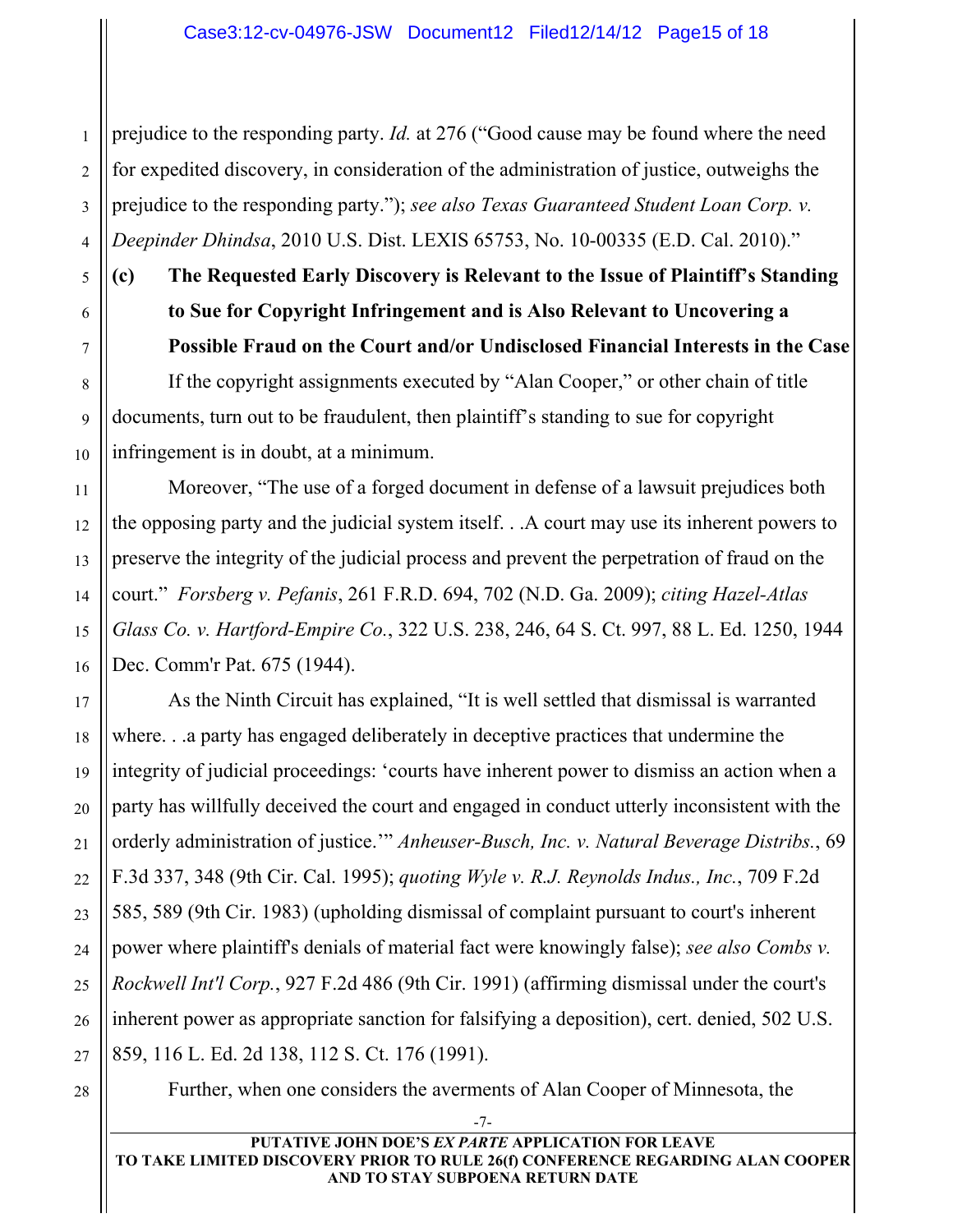2 4 scenario that makes the most sense is that John Steele and/or Prenda Law are likely the real parties in interest in these cases, but trying to cover their tracks. Accordingly, the Alan Cooper issue is also likely to possible undisclosed pecuniary interests in the outcome of this litigation, as well as to possible improper fee splitting.

## **(d) Prejudice to the Plaintiff Can be Easily Avoided**

Generally, Prenda Law complains that when there are delays in cases like this, it will have difficulty meeting the Rule 4(m) service of process deadline. To remedy any possible prejudice associated with that issue, Movant would stipulate to a 30-day extension of that deadline. Indeed, if this lawsuit is allowed to proceed, and Movant's identity is ordered disclosed to Prenda, and Prenda insists on moving forward notwithstanding Rule 11(b)(3), undersigned counsel will urge Movant to waive service.

# **(e) Need for the Requested Discovery Outweighs the Minimal Prejudice to Plaintiff**

Prenda law can moot the early discovery request (if not the request for a stay of the subpoena return date), and put the minds of litigants nationwide at ease by providing a verified response, in its opposition hereto, to a very simple question: is there another Alan Cooper, other than the gentleman in Minnesota, who is or was the principal of Ingenuity 13 and AF Holdings? By submitting a one-page affidavit in support of its opposition, it could avoid this issue entirely and get the case right back on track. However, Movant believes that the fact that Prenda has, at least so far, refused to address any of the very troubling circumstances raised by Alan Cooper of Minnesota speaks volumes.

The requested early discovery is narrow in scope, minimally burdensome, can and will be propounded promptly, and is necessary for several reasons: (1) to ensure that a fraud is not being perpetuated, with help of the Court's subpoena power; (2) to address standing issues associated with possible forged chain of title documents; (3) to determine whether the plaintiff's lawyers are actually the undisclosed real parties in interest in this case; (4) to determine whether there is evidence of improper fee splitting.

28

1

3

5

6

7

8

9

10

11

12

13

14

15

16

17

18

19

20

21

22

23

24

25

26

27

-8-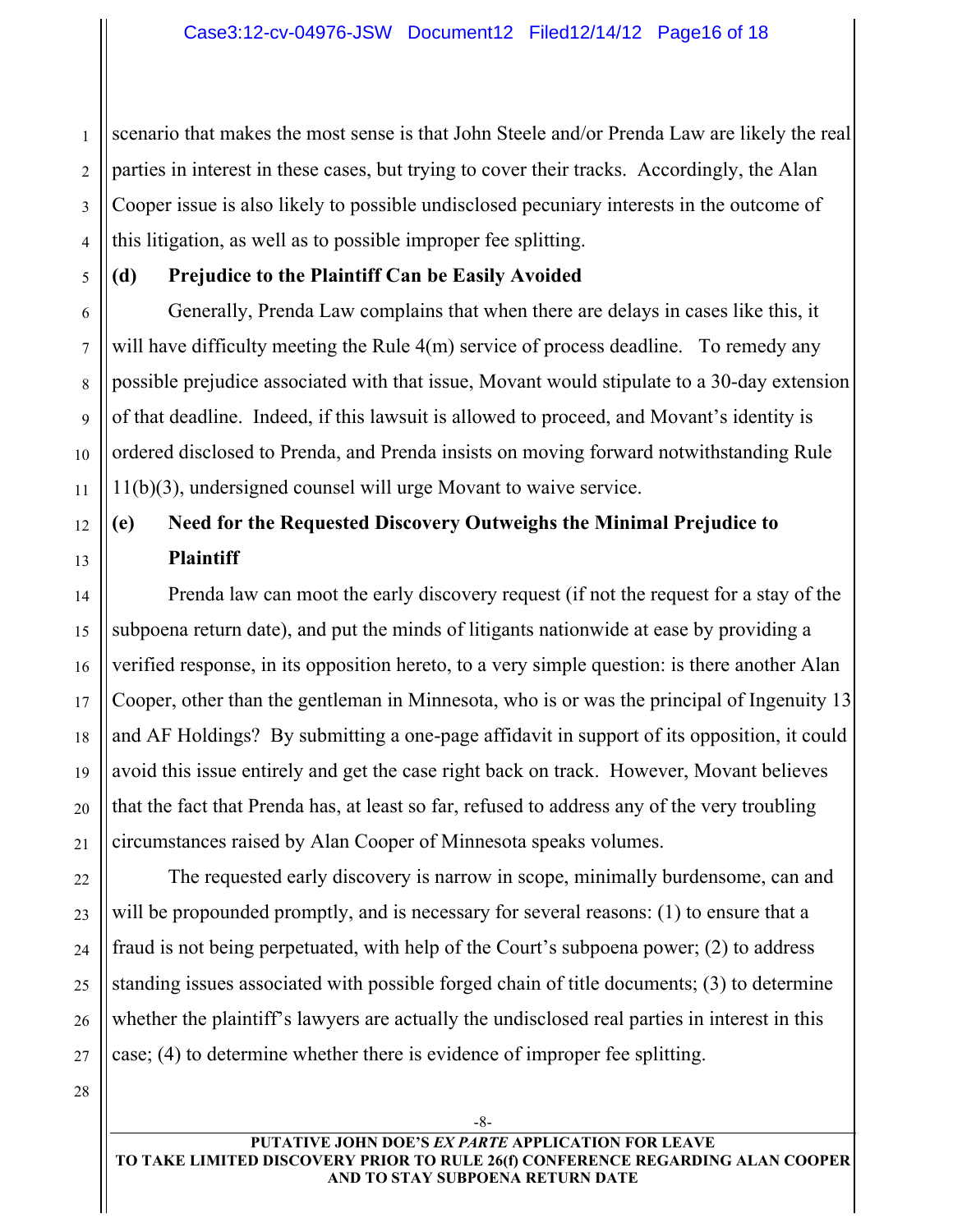1 2

3

4

5

6

7

8

9

10

11

12

13

14

15

16

17

18

# **(f) Even if the Court Denies John Doe's Request for Limited Early Discovery, the Court Should Still Order a Brief Stay of the Subpoena Return Date**

Even if the Court is not inclined to grant John Doe's request for limited pre-service written discovery, Movant would respectfully request that, in the alternative, the Court stay the return date on the subpoena plaintiff issued to Comcast seeking Movant's identity to a date certain (perhaps a 30-day extension), to allow Movant to file a motion to quash by then. Here, a 30-day stay of the subpoena return would also be beneficial in that the Administrative Motion to Relate Cases filed by undersigned counsel on December 13, 2012, will likely be decided by Judge Hamilton by then. Since Prenda Law and similar plaintiffs firms generally prefer to try and parcel their highly similar cases out to as many different Judges as possible, a recurring problem in these cases is that after lawyers for John Does become involved and seek to relate the cases, there end up being motions to quash heard before one Judge, only to have all of the cases then transferred to another Judge, which is clearly a waste of resources for both the Court and the parties. Again, as noted above, Movant has no objection to a reasonable continuance of the 4(m) deadline.

## **(g) Conclusion**

For the foregoing reasons, Movant respectfully requests (1) that leave be granted to propound the specific proposed written discovery identified in Movant's ex parte application; (2) that the subpoena return date be stayed until 30-days after verified responses have been submitted to such discovery; or (3) in the alternative, that the subpoena return date be stayed for 30-days from the date of this Court's order, to permit Movant to file a motion to quash the subpoena plaintiff issued to Comcast seeking Movant's identity.